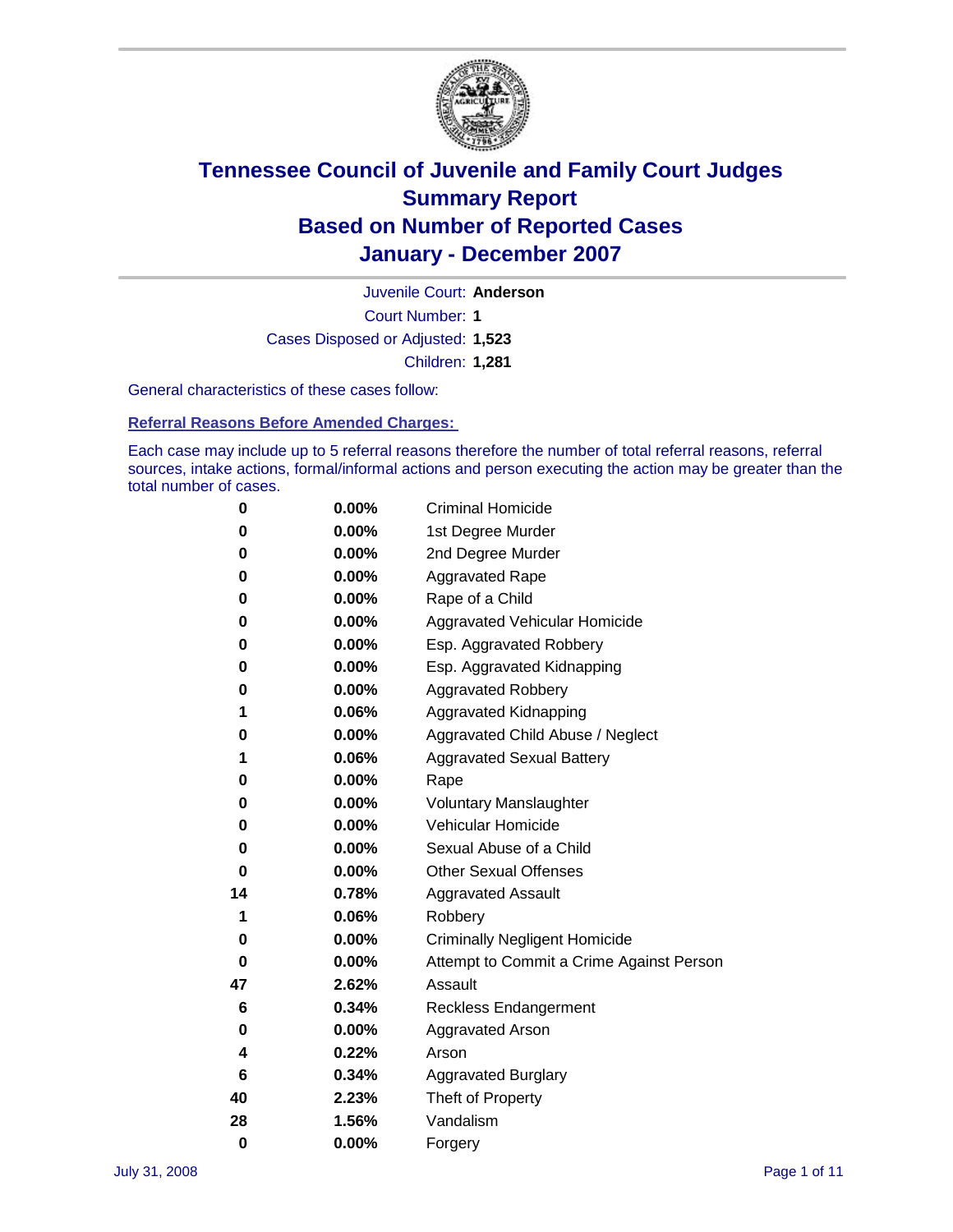

Juvenile Court: **Anderson**

Court Number: **1**

Cases Disposed or Adjusted: **1,523**

Children: **1,281**

### **Referral Reasons Before Amended Charges:**

Each case may include up to 5 referral reasons therefore the number of total referral reasons, referral sources, intake actions, formal/informal actions and person executing the action may be greater than the total number of cases.

| $\pmb{0}$    | 0.00%    | <b>Worthless Checks</b>                                     |
|--------------|----------|-------------------------------------------------------------|
| 0            | 0.00%    | Illegal Possession / Fraudulent Use of Credit / Debit Cards |
| 5            | 0.28%    | <b>Burglary</b>                                             |
| 1            | 0.06%    | Unauthorized Use of a Vehicle                               |
| 0            | 0.00%    | <b>Cruelty to Animals</b>                                   |
| $\bf{0}$     | $0.00\%$ | Sale of Controlled Substances                               |
| 17           | 0.95%    | <b>Other Drug Offenses</b>                                  |
| 40           | 2.23%    | <b>Possession of Controlled Substances</b>                  |
| 0            | 0.00%    | <b>Criminal Attempt</b>                                     |
| 1            | 0.06%    | Carrying Weapons on School Property                         |
| 10           | 0.56%    | Unlawful Carrying / Possession of a Weapon                  |
| 3            | 0.17%    | <b>Evading Arrest</b>                                       |
| 0            | 0.00%    | Escape                                                      |
| 3            | 0.17%    | Driving Under Influence (DUI)                               |
| 24           | 1.34%    | Possession / Consumption of Alcohol                         |
| $\mathbf{2}$ | 0.11%    | Resisting Stop, Frisk, Halt, Arrest or Search               |
| 0            | 0.00%    | <b>Aggravated Criminal Trespass</b>                         |
| 4            | 0.22%    | Harassment                                                  |
| 0            | 0.00%    | Failure to Appear                                           |
| 3            | 0.17%    | Filing a False Police Report                                |
| 6            | 0.34%    | Criminal Impersonation                                      |
| 10           | 0.56%    | <b>Disorderly Conduct</b>                                   |
| 5            | 0.28%    | <b>Criminal Trespass</b>                                    |
| 7            | 0.39%    | <b>Public Intoxication</b>                                  |
| 0            | $0.00\%$ | Gambling                                                    |
| 315          | 17.59%   | <b>Traffic</b>                                              |
| 10           | 0.56%    | Local Ordinances                                            |
| 0            | 0.00%    | Violation of Wildlife Regulations                           |
| 1            | 0.06%    | Contempt of Court                                           |
| 2            | 0.11%    | Violation of Probation                                      |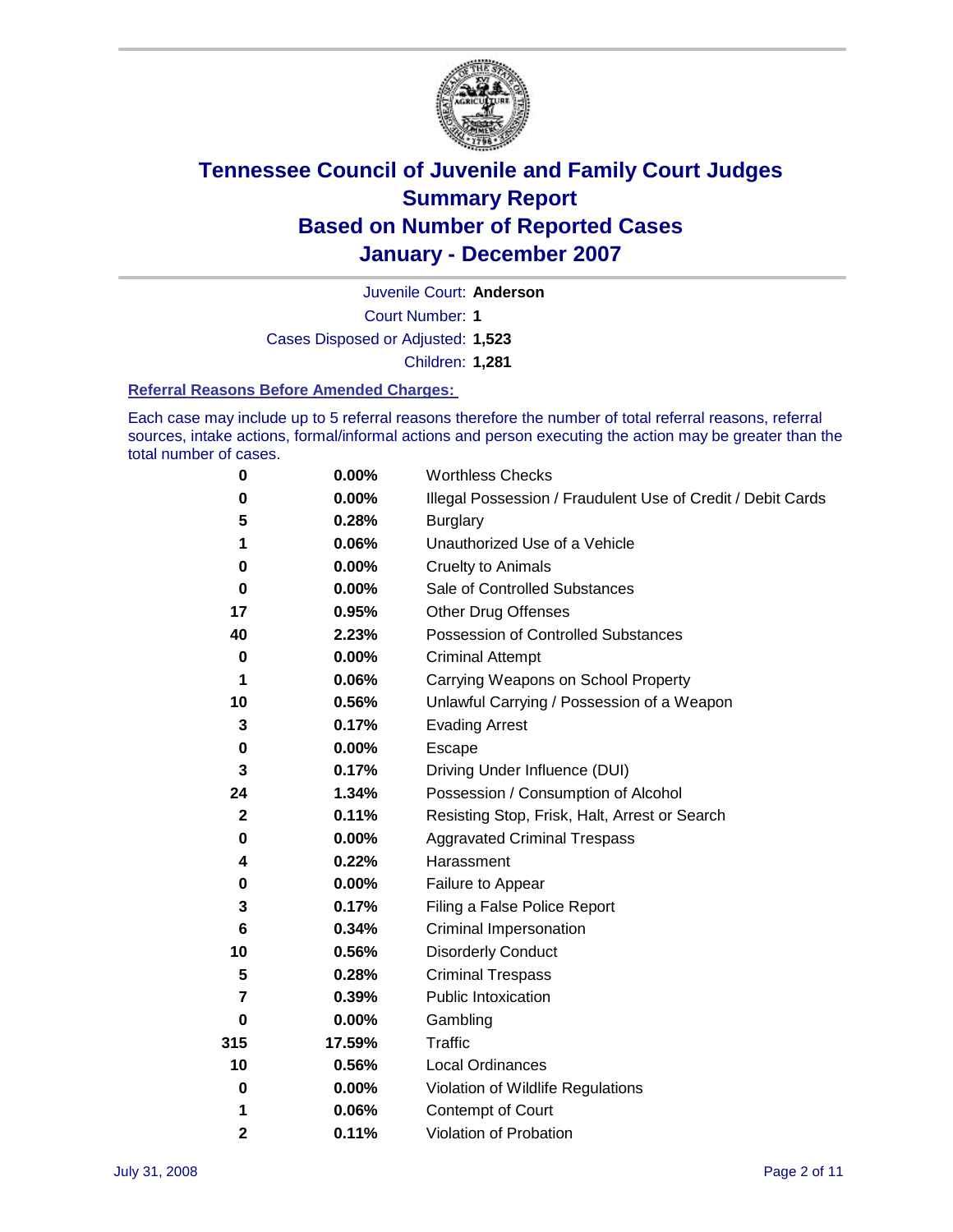

Court Number: **1** Juvenile Court: **Anderson** Cases Disposed or Adjusted: **1,523** Children: **1,281**

#### **Referral Reasons Before Amended Charges:**

Each case may include up to 5 referral reasons therefore the number of total referral reasons, referral sources, intake actions, formal/informal actions and person executing the action may be greater than the total number of cases.

| 0           | 0.00%   | Violation of Aftercare                 |
|-------------|---------|----------------------------------------|
| 21          | 1.17%   | <b>Unruly Behavior</b>                 |
| 80          | 4.47%   | Truancy                                |
| 32          | 1.79%   | In-State Runaway                       |
| 1           | 0.06%   | Out-of-State Runaway                   |
| 94          | 5.25%   | Possession of Tobacco Products         |
| 3           | 0.17%   | Violation of a Valid Court Order       |
| 5           | 0.28%   | Violation of Curfew                    |
| 0           | 0.00%   | <b>Sexually Abused Child</b>           |
| 0           | 0.00%   | <b>Physically Abused Child</b>         |
| 62          | 3.46%   | Dependency / Neglect                   |
| 6           | 0.34%   | <b>Termination of Parental Rights</b>  |
| 0           | 0.00%   | <b>Violation of Pretrial Diversion</b> |
| 0           | 0.00%   | Violation of Informal Adjustment       |
| 0           | 0.00%   | <b>Judicial Review</b>                 |
| 0           | 0.00%   | <b>Administrative Review</b>           |
| 0           | 0.00%   | <b>Foster Care Review</b>              |
| 47          | 2.62%   | Custody                                |
| $\mathbf 2$ | 0.11%   | Visitation                             |
| 66          | 3.69%   | Paternity / Legitimation               |
| 732         | 40.87%  | <b>Child Support</b>                   |
| 0           | 0.00%   | <b>Request for Medical Treatment</b>   |
| 0           | 0.00%   | <b>Consent to Marry</b>                |
| 23          | 1.28%   | Other                                  |
| 1,791       | 100.00% | <b>Total Referrals</b>                 |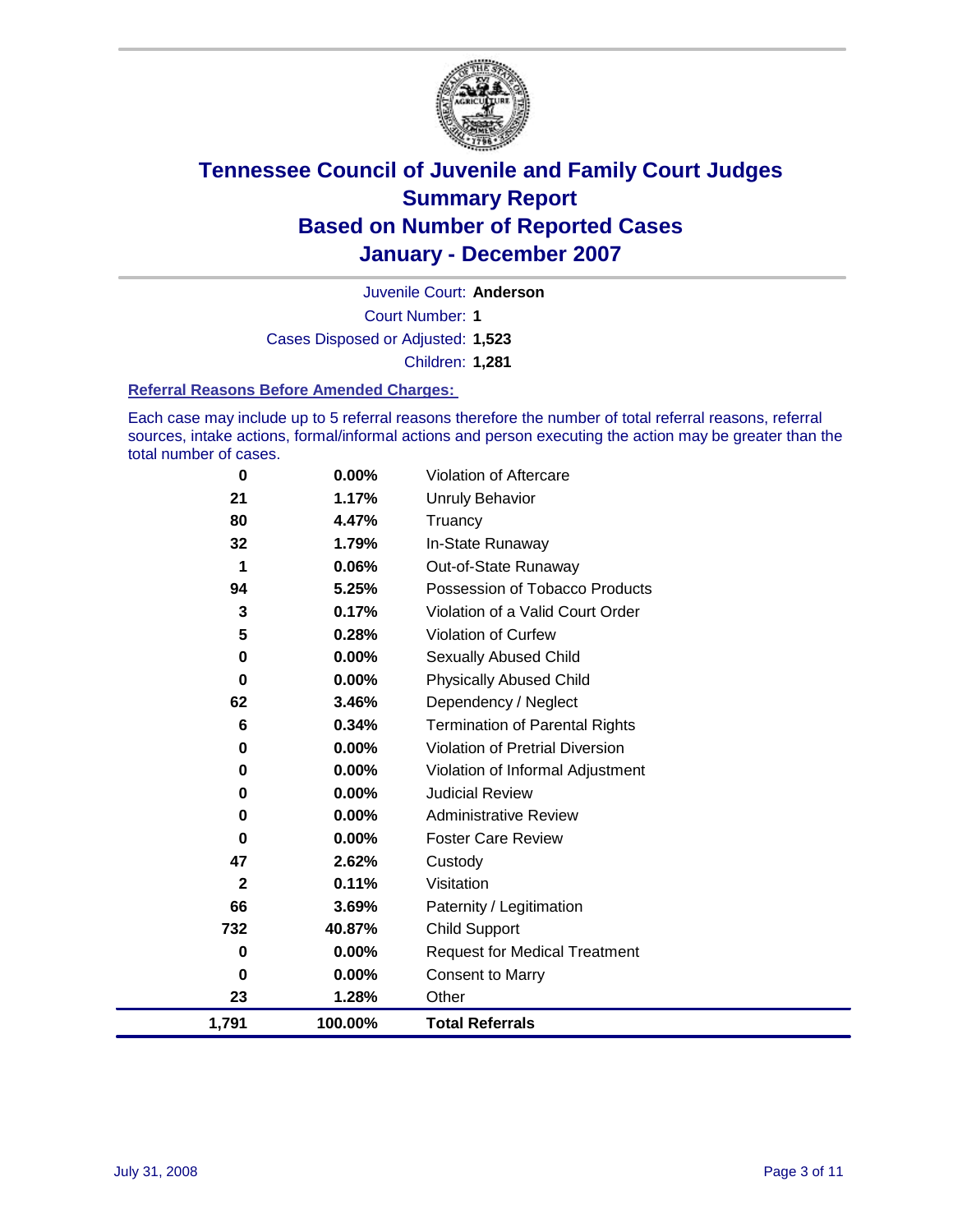

|                     |                                   | Juvenile Court: Anderson          |  |
|---------------------|-----------------------------------|-----------------------------------|--|
|                     |                                   | <b>Court Number: 1</b>            |  |
|                     | Cases Disposed or Adjusted: 1,523 |                                   |  |
|                     |                                   | <b>Children: 1,281</b>            |  |
| Referral Sources: 1 |                                   |                                   |  |
| 689                 | 38.47%                            | Law Enforcement                   |  |
| 35                  | 1.95%                             | Parents                           |  |
| 22                  | 1.23%                             | Relatives                         |  |
| 0                   | $0.00\%$                          | Self                              |  |
| 119                 | 6.64%                             | School                            |  |
| $\bf{0}$            | 0.00%                             | <b>CSA</b>                        |  |
| 46                  | 2.57%                             | <b>DCS</b>                        |  |
| 789                 | 44.05%                            | <b>Other State Department</b>     |  |
| 0                   | 0.00%                             | <b>District Attorney's Office</b> |  |
| 18                  | 1.01%                             | <b>Court Staff</b>                |  |
| 35                  | 1.95%                             | Social Agency                     |  |
| 13                  | 0.73%                             | <b>Other Court</b>                |  |
| 3                   | 0.17%                             | Victim                            |  |
| $\mathbf{2}$        | 0.11%                             | Child & Parent                    |  |
| 0                   | $0.00\%$                          | Hospital                          |  |

 **0.00%** Unknown **1.12%** Other **1,791 100.00% Total Referral Sources**

### **Age of Child at Referral: 2**

| 1,281 | 100.00% | <b>Total Child Count</b> |  |
|-------|---------|--------------------------|--|
| 0     | 0.00%   | Unknown / Not Reported   |  |
| 593   | 46.29%  | Ages 19 and Over         |  |
| 224   | 17.49%  | Ages 17 through 18       |  |
| 277   | 21.62%  | Ages 15 through 16       |  |
| 71    | 5.54%   | Ages 13 through 14       |  |
| 26    | 2.03%   | Ages 11 through 12       |  |
| 90    | 7.03%   | Ages 10 and Under        |  |
|       |         |                          |  |

<sup>1</sup> If different than number of Referral Reasons (1791), verify accuracy of your court's data.

<sup>2</sup> One child could be counted in multiple categories, verify accuracy of your court's data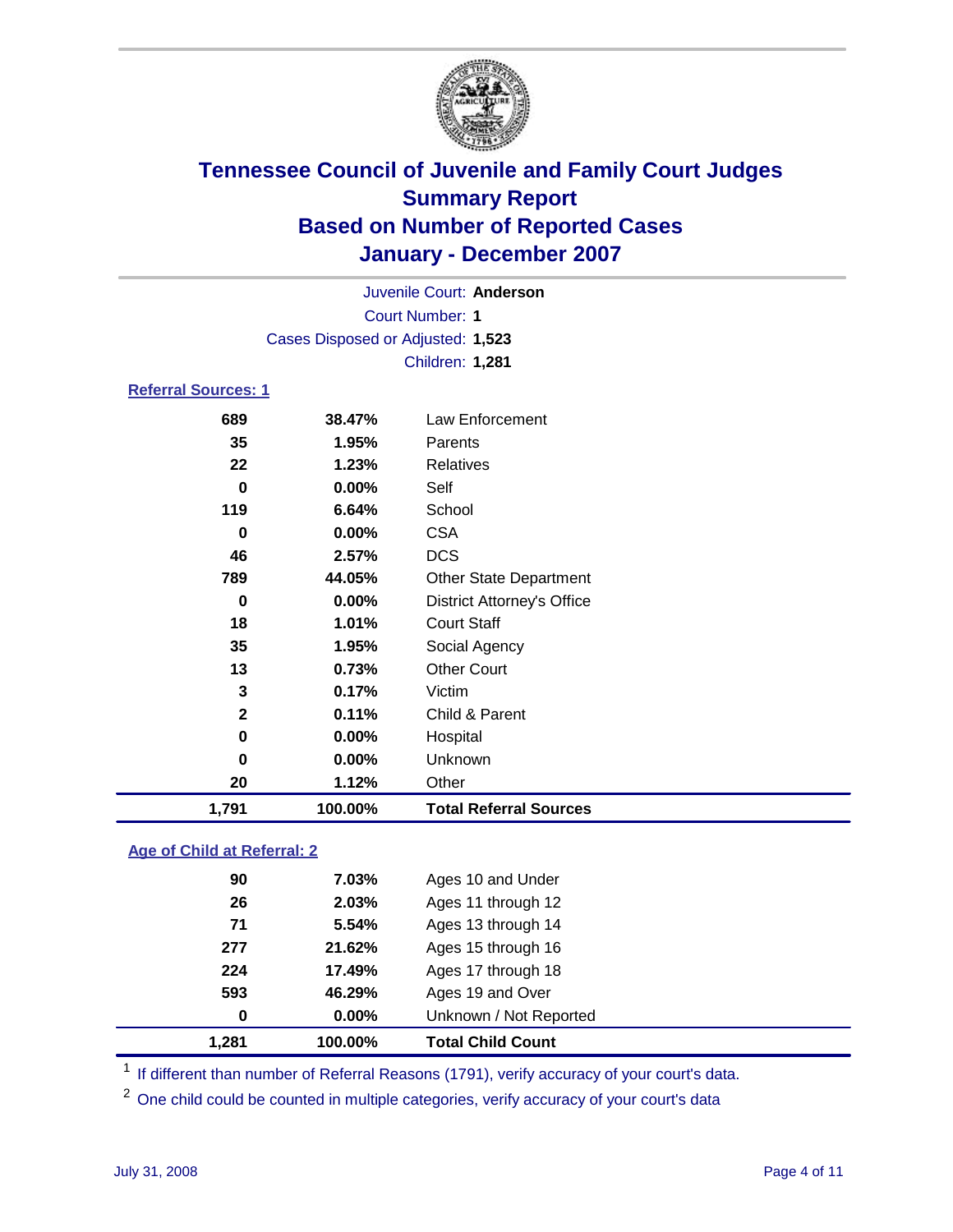

| Juvenile Court: Anderson                |                                   |                          |  |  |  |
|-----------------------------------------|-----------------------------------|--------------------------|--|--|--|
| <b>Court Number: 1</b>                  |                                   |                          |  |  |  |
|                                         | Cases Disposed or Adjusted: 1,523 |                          |  |  |  |
|                                         | Children: 1,281                   |                          |  |  |  |
| Sex of Child: 1                         |                                   |                          |  |  |  |
| 856                                     | 66.82%                            | Male                     |  |  |  |
| 415                                     | 32.40%                            | Female                   |  |  |  |
| 10                                      | 0.78%                             | Unknown                  |  |  |  |
| 1,281                                   | 100.00%                           | <b>Total Child Count</b> |  |  |  |
| Race of Child: 1                        |                                   |                          |  |  |  |
| 1,071                                   | 83.61%                            | White                    |  |  |  |
| 125                                     | 9.76%                             | African American         |  |  |  |
| 1                                       | 0.08%                             | Native American          |  |  |  |
| 1                                       | 0.08%                             | Asian                    |  |  |  |
| $\overline{7}$                          | 0.55%                             | Mixed                    |  |  |  |
| 76                                      | 5.93%                             | Unknown                  |  |  |  |
| 1,281                                   | 100.00%                           | <b>Total Child Count</b> |  |  |  |
| <b>Hispanic Origin: 1</b>               |                                   |                          |  |  |  |
| 1                                       | 0.08%                             | Yes                      |  |  |  |
| 1,280                                   | 99.92%                            | <b>No</b>                |  |  |  |
| $\mathbf 0$                             | 0.00%                             | Unknown                  |  |  |  |
| 1,281                                   | 100.00%                           | <b>Total Child Count</b> |  |  |  |
| <b>School Enrollment of Children: 1</b> |                                   |                          |  |  |  |
| 1,195                                   | 93.29%                            | Yes                      |  |  |  |
| 41                                      | 3.20%                             | No                       |  |  |  |
| 45                                      | 3.51%                             | Unknown                  |  |  |  |
| 1,281                                   | 100.00%                           | <b>Total Child Count</b> |  |  |  |

<sup>1</sup> One child could be counted in multiple categories, verify accuracy of your court's data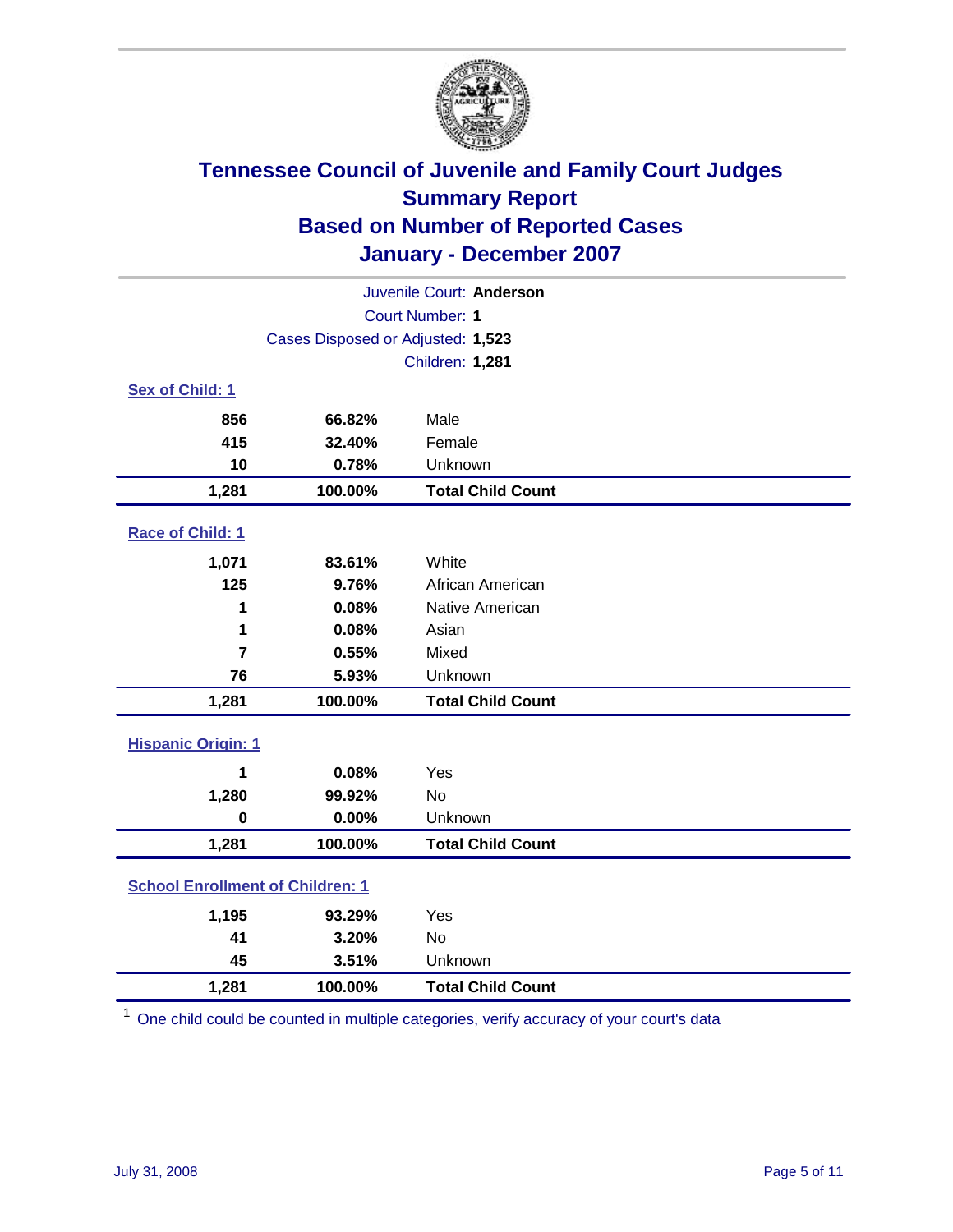

Court Number: **1** Juvenile Court: **Anderson** Cases Disposed or Adjusted: **1,523** Children: **1,281 Living Arrangement of Child at Time of Referral: 1 195 15.22%** With Both Biological Parents **9 0.70%** With Father and Stepmother

| 1,281 | 100.00%     | <b>Total Child Count</b>   |
|-------|-------------|----------------------------|
| 193   | 15.07%      | Other                      |
| 496   | 38.72%      | Unknown                    |
|       | 9<br>0.70%  | Independent                |
|       | 7<br>0.55%  | In an Institution          |
|       | 5<br>0.39%  | In a Residential Center    |
|       | 2<br>0.16%  | In a Group Home            |
|       | 15<br>1.17% | With Foster Family         |
|       | 2<br>0.16%  | With Adoptive Parents      |
|       | 62<br>4.84% | <b>With Relatives</b>      |
|       | 39<br>3.04% | With Father                |
| 212   | 16.55%      | With Mother                |
|       | 2.73%<br>35 | With Mother and Stepfather |
|       |             |                            |

### **Type of Detention: 2**

| 1.523 | 100.00%  | <b>Total Detention Count</b> |  |
|-------|----------|------------------------------|--|
| 0     | $0.00\%$ | Other                        |  |
| 453   | 29.74%   | Does Not Apply               |  |
| 1,060 | 69.60%   | <b>Unknown</b>               |  |
| 0     | 0.00%    | <b>Psychiatric Hospital</b>  |  |
| 0     | $0.00\%$ | Jail - No Separation         |  |
| 0     | $0.00\%$ | Jail - Partial Separation    |  |
| 4     | 0.26%    | Jail - Complete Separation   |  |
| 5     | 0.33%    | Juvenile Detention Facility  |  |
| 1     | 0.07%    | Non-Secure Placement         |  |
|       |          |                              |  |

<sup>1</sup> One child could be counted in multiple categories, verify accuracy of your court's data

<sup>2</sup> If different than number of Cases (1523) verify accuracy of your court's data.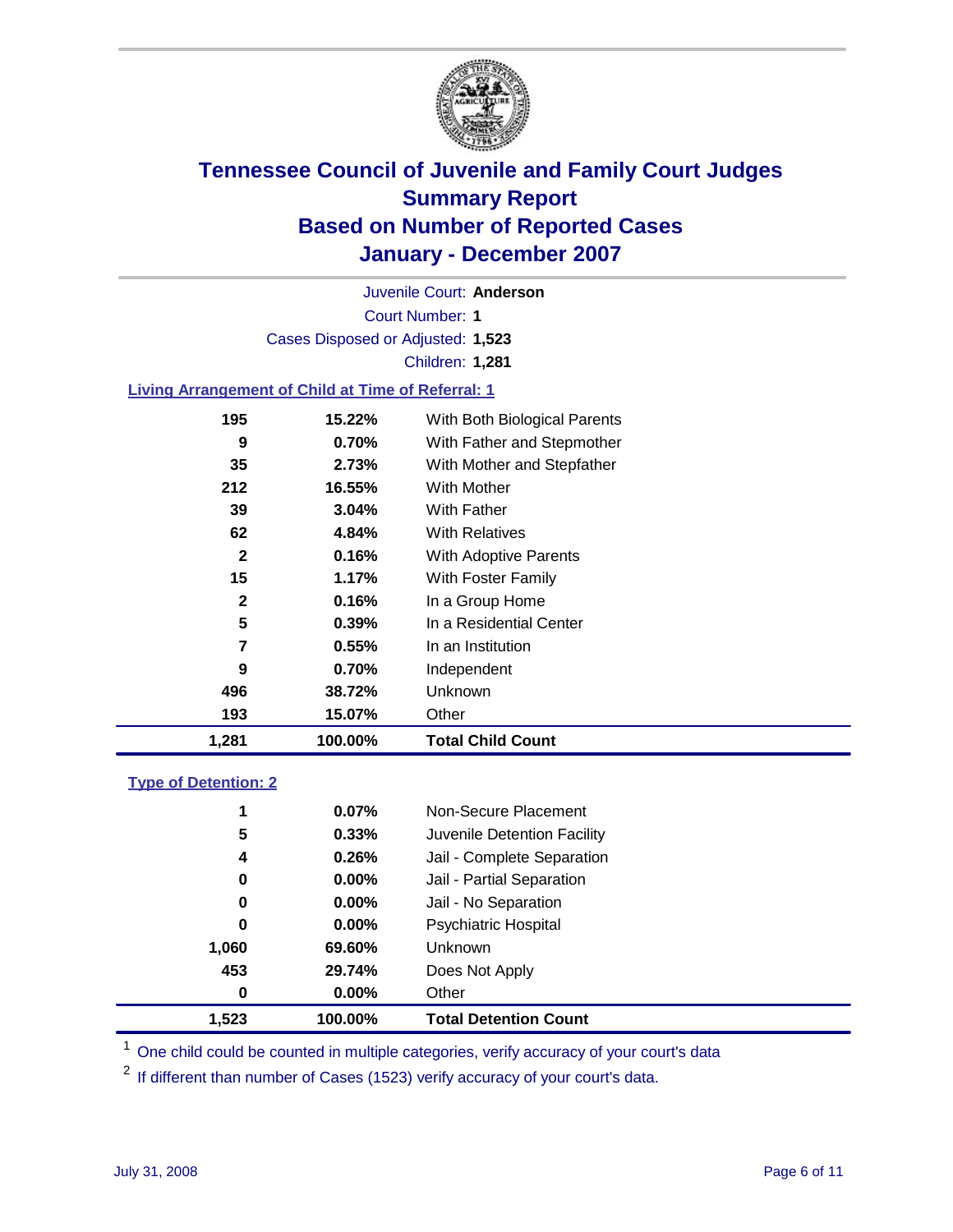

| Juvenile Court: Anderson                           |                                   |                                      |  |  |  |
|----------------------------------------------------|-----------------------------------|--------------------------------------|--|--|--|
| Court Number: 1                                    |                                   |                                      |  |  |  |
|                                                    | Cases Disposed or Adjusted: 1,523 |                                      |  |  |  |
|                                                    |                                   | <b>Children: 1,281</b>               |  |  |  |
| <b>Placement After Secure Detention Hearing: 1</b> |                                   |                                      |  |  |  |
| 9                                                  | 0.59%                             | Returned to Prior Living Arrangement |  |  |  |
| 0                                                  | 0.00%                             | Juvenile Detention Facility          |  |  |  |
| 0                                                  | 0.00%                             | Jail                                 |  |  |  |
| 0                                                  | 0.00%                             | Shelter / Group Home                 |  |  |  |
| $\bf{0}$                                           | 0.00%                             | <b>Foster Family Home</b>            |  |  |  |
| $\bf{0}$                                           | 0.00%                             | Psychiatric Hospital                 |  |  |  |
| 1,474                                              | 96.78%                            | Unknown / Not Reported               |  |  |  |
| 40                                                 | 2.63%                             | Does Not Apply                       |  |  |  |
| 0                                                  | 0.00%                             | Other                                |  |  |  |
|                                                    |                                   |                                      |  |  |  |
| 1,523                                              | 100.00%                           | <b>Total Placement Count</b>         |  |  |  |
|                                                    |                                   |                                      |  |  |  |
| <b>Intake Actions: 2</b>                           |                                   |                                      |  |  |  |
| 1,313                                              | 73.31%                            | <b>Petition Filed</b>                |  |  |  |
| 1                                                  | 0.06%                             | <b>Motion Filed</b>                  |  |  |  |
| 140                                                | 7.82%                             | <b>Citation Processed</b>            |  |  |  |
| 0                                                  | 0.00%                             | Notification of Paternity Processed  |  |  |  |
| $\bf{0}$                                           | 0.00%                             | Scheduling of Judicial Review        |  |  |  |
| 0<br>$\bf{0}$                                      | 0.00%                             | Scheduling of Administrative Review  |  |  |  |
|                                                    | 0.00%                             | Scheduling of Foster Care Review     |  |  |  |
| 14<br>57                                           | 0.78%                             | Unknown                              |  |  |  |
| 266                                                | 3.18%<br>14.85%                   | Does Not Apply<br>Other              |  |  |  |

<sup>1</sup> If different than number of Cases (1523) verify accuracy of your court's data.

<sup>2</sup> If different than number of Referral Reasons (1791), verify accuracy of your court's data.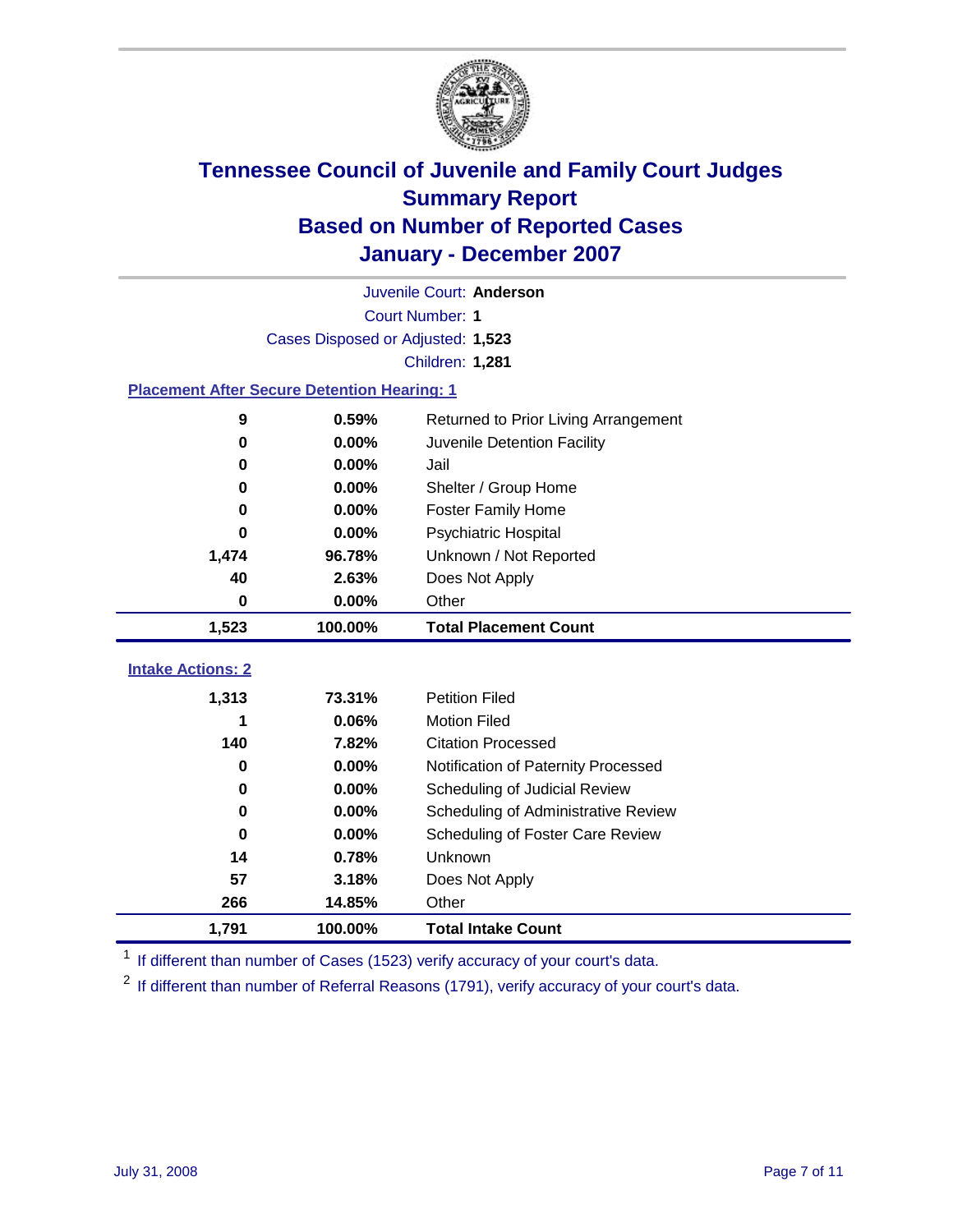

Court Number: **1** Juvenile Court: **Anderson** Cases Disposed or Adjusted: **1,523** Children: **1,281**

#### **Last Grade Completed by Child: 1**

| 22           | 1.72%   | Too Young for School     |
|--------------|---------|--------------------------|
| 0            | 0.00%   | Preschool                |
| 0            | 0.00%   | Kindergarten             |
| 3            | 0.23%   | 1st Grade                |
| $\mathbf{3}$ | 0.23%   | 2nd Grade                |
| $\mathbf 2$  | 0.16%   | 3rd Grade                |
| 3            | 0.23%   | 4th Grade                |
| 3            | 0.23%   | 5th Grade                |
| 18           | 1.41%   | 6th Grade                |
| 32           | 2.50%   | 7th Grade                |
| 61           | 4.76%   | 8th Grade                |
| 75           | 5.85%   | 9th Grade                |
| 145          | 11.32%  | 10th Grade               |
| 129          | 10.07%  | 11th Grade               |
| 34           | 2.65%   | 12th Grade               |
| 0            | 0.00%   | Non-Graded Special Ed    |
| 0            | 0.00%   | <b>GED</b>               |
| $\mathbf 2$  | 0.16%   | Graduated                |
| 1            | 0.08%   | Never Attended School    |
| 493          | 38.49%  | Unknown                  |
| 255          | 19.91%  | Other                    |
| 1,281        | 100.00% | <b>Total Child Count</b> |

### **Enrolled in Special Education: 1**

| 41    | 3.20%    | Yes                      |
|-------|----------|--------------------------|
| 1,240 | 96.80%   | No                       |
|       | $0.00\%$ | Unknown                  |
| 1,281 | 100.00%  | <b>Total Child Count</b> |

One child could be counted in multiple categories, verify accuracy of your court's data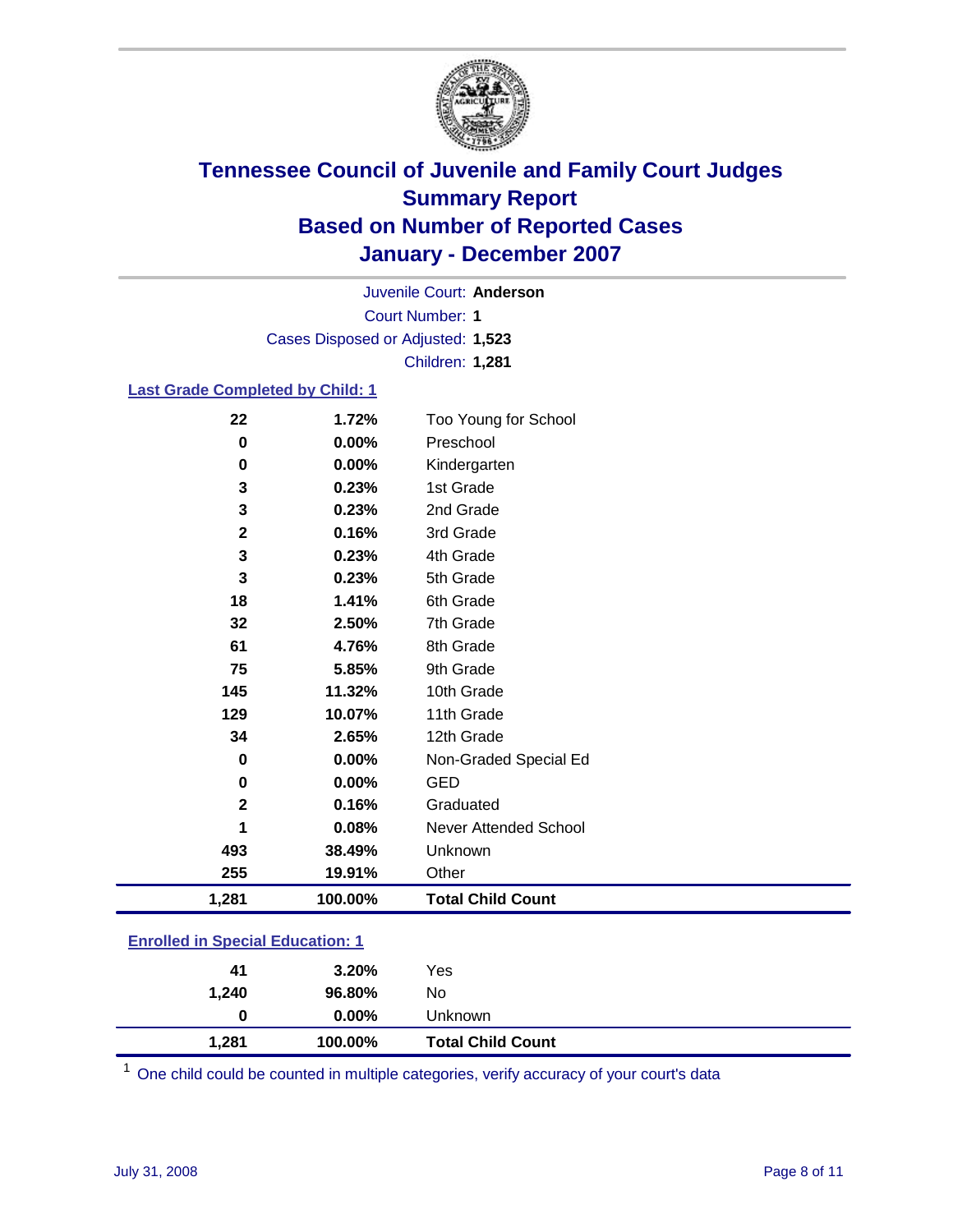

| Juvenile Court: Anderson |                                   |                           |  |  |  |
|--------------------------|-----------------------------------|---------------------------|--|--|--|
|                          | Court Number: 1                   |                           |  |  |  |
|                          | Cases Disposed or Adjusted: 1,523 |                           |  |  |  |
|                          | <b>Children: 1,281</b>            |                           |  |  |  |
|                          | <b>Action Executed By: 1</b>      |                           |  |  |  |
| 1,772                    | 98.94%                            | Judge                     |  |  |  |
| 0                        | $0.00\%$                          | Referee                   |  |  |  |
| 18                       | 1.01%                             | <b>YSO</b>                |  |  |  |
| 1                        | 0.06%                             | Other                     |  |  |  |
| 0                        | $0.00\%$                          | Unknown / Not Reported    |  |  |  |
| 1,791                    | 100.00%                           | <b>Total Action Count</b> |  |  |  |

### **Formal / Informal Actions: 1**

| 67       | 3.74%    | Dismissed                                        |
|----------|----------|--------------------------------------------------|
| 62       | 3.46%    | Retired / Nolle Prosequi                         |
| 182      | 10.16%   | <b>Complaint Substantiated Delinquent</b>        |
| 16       | 0.89%    | <b>Complaint Substantiated Status Offender</b>   |
| 34       | 1.90%    | <b>Complaint Substantiated Dependent/Neglect</b> |
| 0        | $0.00\%$ | <b>Complaint Substantiated Abused</b>            |
| 0        | $0.00\%$ | <b>Complaint Substantiated Mentally III</b>      |
| 9        | 0.50%    | Informal Adjustment                              |
| 0        | $0.00\%$ | <b>Pretrial Diversion</b>                        |
| 0        | $0.00\%$ | <b>Transfer to Adult Court Hearing</b>           |
| 0        | $0.00\%$ | Charges Cleared by Transfer to Adult Court       |
| 627      | 35.01%   | Special Proceeding                               |
| 0        | $0.00\%$ | <b>Review Concluded</b>                          |
| $\bf{0}$ | $0.00\%$ | Case Held Open                                   |
| 794      | 44.33%   | Other                                            |
| 0        | 0.00%    | Unknown / Not Reported                           |
| 1,791    | 100.00%  | <b>Total Action Count</b>                        |

<sup>1</sup> If different than number of Referral Reasons (1791), verify accuracy of your court's data.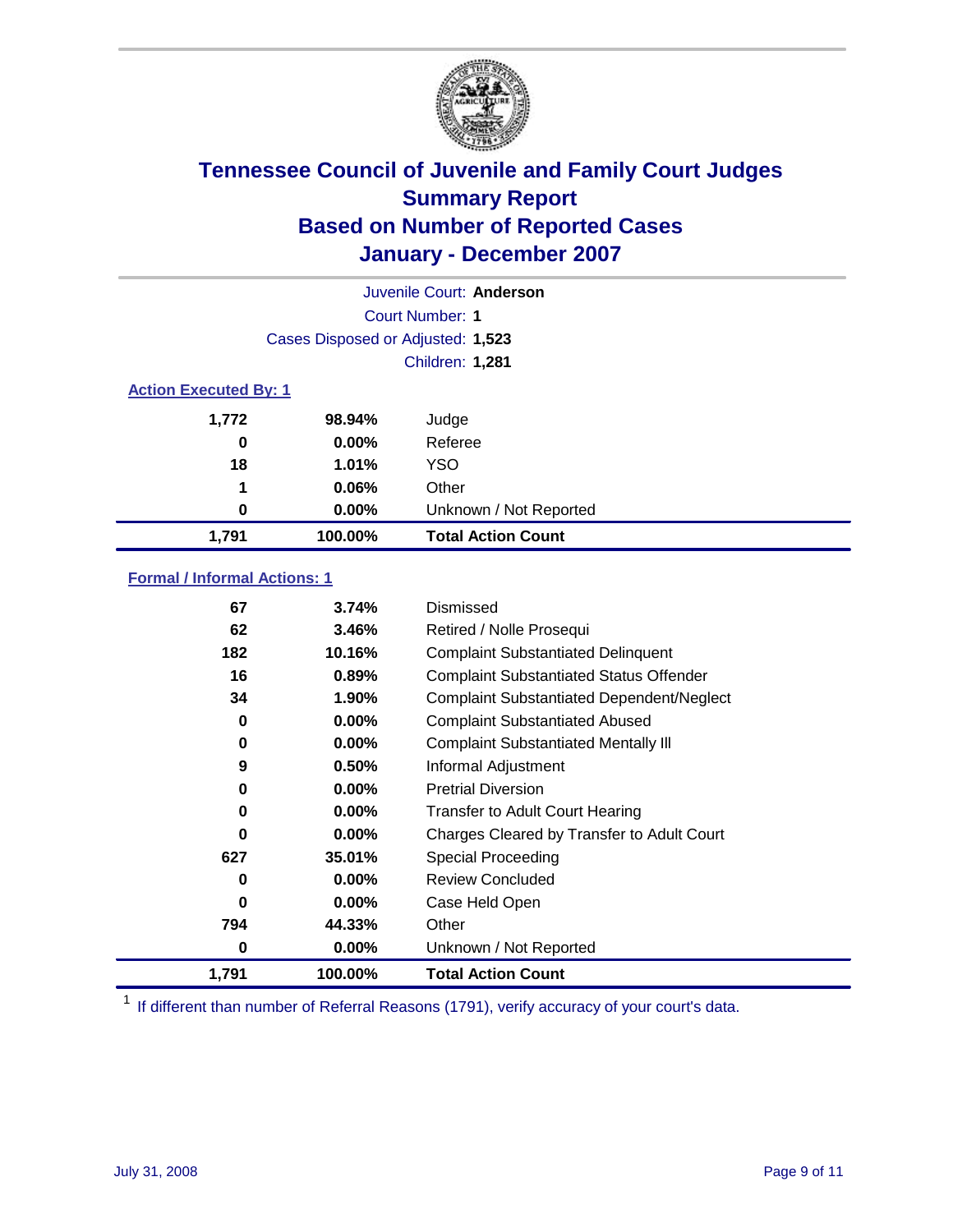

|                       |                                   | Juvenile Court: Anderson                              |
|-----------------------|-----------------------------------|-------------------------------------------------------|
|                       |                                   | Court Number: 1                                       |
|                       | Cases Disposed or Adjusted: 1,523 |                                                       |
|                       |                                   | <b>Children: 1,281</b>                                |
| <b>Case Outcomes:</b> |                                   | There can be multiple outcomes for one child or case. |
| 333                   | 9.55%                             | <b>Case Dismissed</b>                                 |
| 59                    | 1.69%                             | Case Retired or Nolle Prosequi                        |
| 13                    | 0.37%                             | Warned / Counseled                                    |
| 4                     | 0.11%                             | Held Open For Review                                  |
| 22                    | 0.63%                             | Supervision / Probation to Juvenile Court             |
| 0                     | 0.00%                             | <b>Probation to Parents</b>                           |
| 13                    | 0.37%                             | Referral to Another Entity for Supervision / Service  |
| 38                    | 1.09%                             | Referred for Mental Health Counseling                 |
| 57                    | 1.64%                             | Referred for Alcohol and Drug Counseling              |
| 0                     | 0.00%                             | <b>Referred to Alternative School</b>                 |
| 0                     | 0.00%                             | Referred to Private Child Agency                      |
| 19                    | 0.55%                             | Referred to Defensive Driving School                  |
| 40                    | 1.15%                             | Referred to Alcohol Safety School                     |
| 7                     | 0.20%                             | Referred to Juvenile Court Education-Based Program    |
| 5                     | 0.14%                             | Driver's License Held Informally                      |
| 0                     | 0.00%                             | <b>Voluntary Placement with DMHMR</b>                 |
| 0                     | 0.00%                             | <b>Private Mental Health Placement</b>                |
| 0                     | 0.00%                             | <b>Private MR Placement</b>                           |
| 0                     | 0.00%                             | Placement with City/County Agency/Facility            |
| 0                     | 0.00%                             | Placement with Relative / Other Individual            |
| 5                     | 0.14%                             | Fine                                                  |
| 72                    | 2.07%                             | <b>Public Service</b>                                 |
| 19                    | 0.55%                             | Restitution                                           |
| 0                     | 0.00%                             | <b>Runaway Returned</b>                               |
| 1                     | 0.03%                             | No Contact Order                                      |
| $\boldsymbol{0}$      | 0.00%                             | Injunction Other than No Contact Order                |
| 1                     | 0.03%                             | <b>House Arrest</b>                                   |
| 14                    | 0.40%                             | <b>Court Defined Curfew</b>                           |
| 303                   | 8.69%                             | Dismissed from Informal Adjustment                    |
| 1                     | 0.03%                             | <b>Dismissed from Pretrial Diversion</b>              |
| 5                     | 0.14%                             | Released from Probation                               |
| 1                     | 0.03%                             | <b>Transferred to Adult Court</b>                     |
| 0                     | 0.00%                             | <b>DMHMR Involuntary Commitment</b>                   |